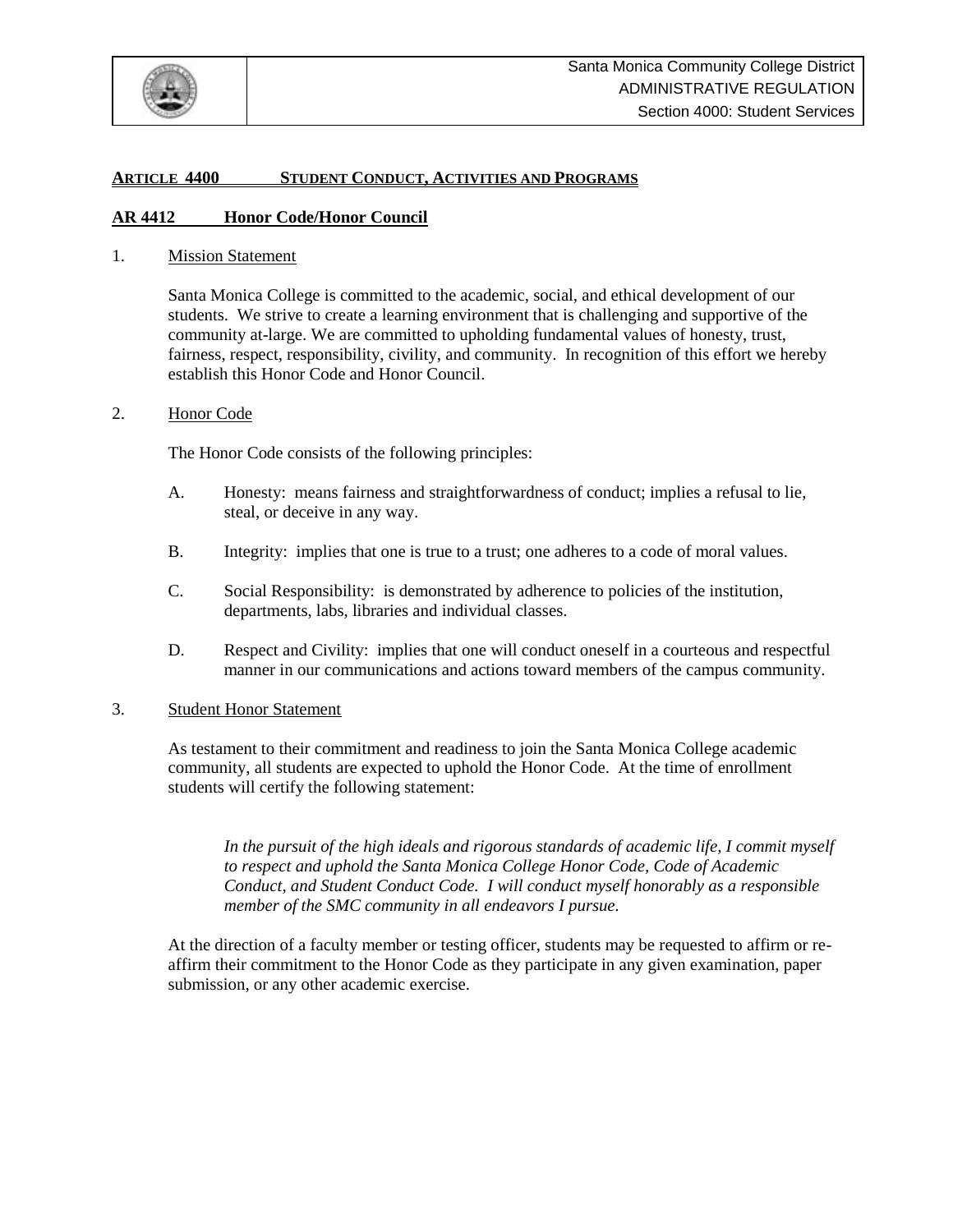

# 4. Honor Council Responsibilities and Membership

- A. Membership
	- (1) Honor Council membership is extended to up to 17 members of the college community who are committed to upholding the Mission and Principles of the Honor Code. The Honor Council shall consist of the following:
		- a. A minimum of one (1) and up to five (5) students appointed by the Associated Students President.
		- b. A minimum of two (2) and up to five (5) faculty members appointed by the Academic Senate President.
		- c. A minimum of one (1) and up to five (5) classified employees appointed by the Honor Council Membership.
		- d. The College Disciplinarian and one (1) academic manager appointed by the Superintendent/President.
	- (2) The Honor Council may remove any member on grounds of malfeasance, misfeasance or nonfeasance by two-thirds vote of the membership appointed.
	- (3) The Honor Council Chair shall be appointed annually by the Academic Senate President. The Co-Chair shall be the College Disciplinarian or other academic administrator appointed by the Superintendent/President. The Chair will work closely with the Office of Student Judicial Affairs.

## B. Responsibilities

The Honor Council shall be guided by the Honor Code and has the following responsibilities and authority:

- (1) To advise and confer with faculty members, administrators, staff, and students on matters pertaining to academic integrity;
- (2) To create and conduct educational presentations designed to promote academic integrity;
- (3) To establish operational procedures with the approval of the Joint Academic Senate Student Affairs Committee and the College Disciplinarian;
- (4) To collect and disseminate statistics pertaining to Honor Code violations;
- (5) To issue an annual report to the Joint Academic Senate Student Affairs Committee and campus community on academic integrity standards, policies, and procedures, including recommendations for appropriate changes;
- (6) Other responsibilities as agreed upon with the Joint Academic Senate Student Affairs Committee;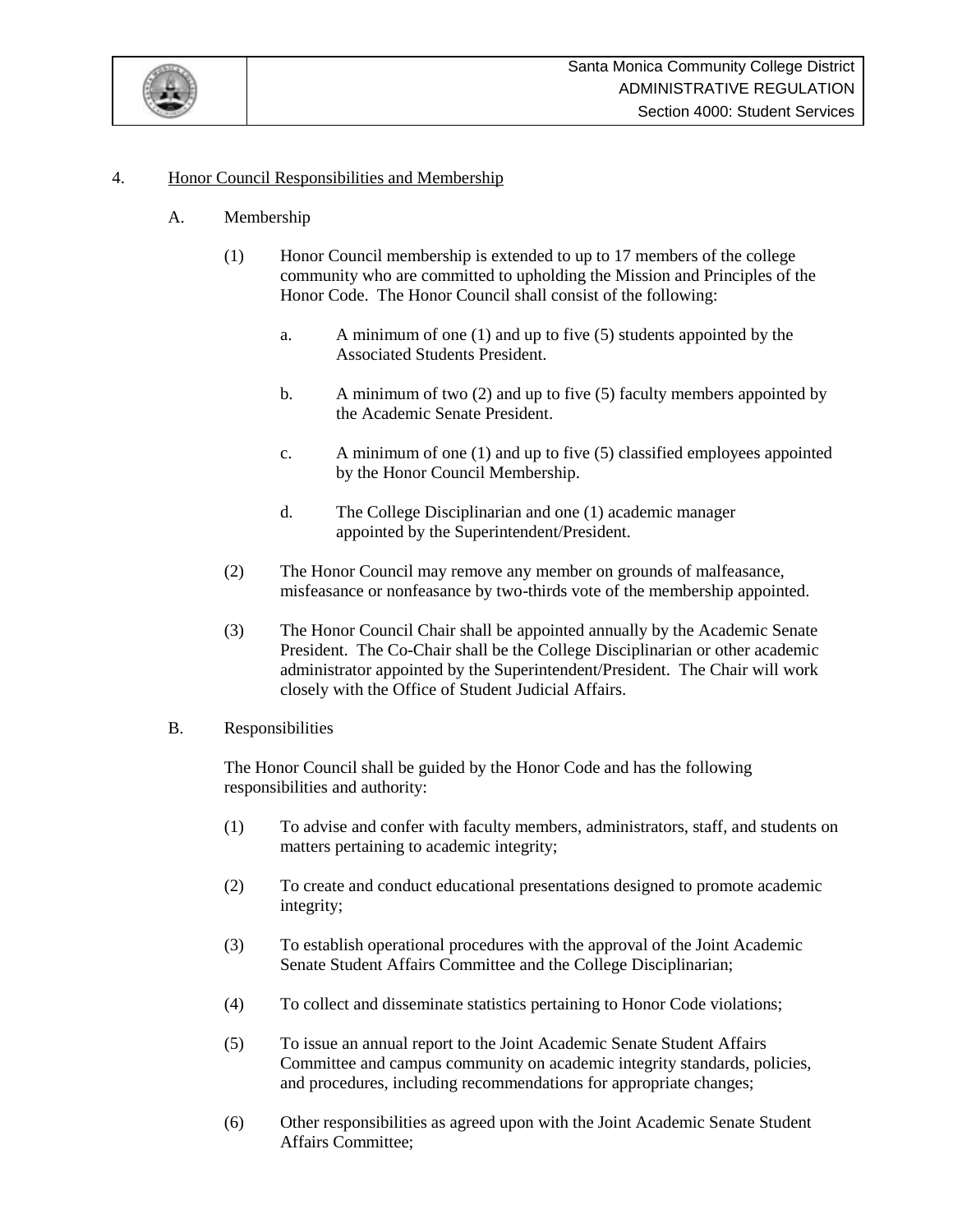

- (7) To provide students accused of violating the Honor Code due process protections via the implementation of an Honor Council Hearing Board;
- (8) To appoint from its members two faculty, two students, and two classified staff to an Honor Council Hearing Board ("Hearing Board") to adjudicate cases of alleged violations of the Honor Code. The Hearing Board will be chaired by an academic administrator appointed by the Superintendent/President (or designee).

## 5. Honor Council Hearing Board

- A. Appeal Procedure
	- (1) Given an alleged violation of the SMC Honor Code, a student has the right to appeal any sanction imposed by a faculty member or the College Disciplinarian through the appeal procedures established by the College.

Upon formal notification of imposed consequences for alleged academic dishonesty violation, the accused student has ten (10) school days to appeal such decision to the Honor Council. The term "school day" is used in this Administrative Regulation for the purpose of calculating deadlines and shall mean any day that classes are in session except Saturdays and Sundays.

- (2) Once the student initiates the appeal process, he or she will be provided the opportunity for a conference with the campus Ombudsperson or designee in an effort to resolve the accusation informally.
- (3) If no resolution is reached after an informal conference, the student may proceed with a formal appeal to the Honor Council. An appeal petition, along with any supporting documentation, must be filed with the Office of Student Judicial Affairs within ten (10) school days of the informal conference or refusal to participate in such conference.
- (4) In all cases where the alleged violations are subject to sanctions less than immediate suspension, alleged violations of the SMC Honor Code are subject to review by the SMC Honor Council as stipulated in AR 4412. In cases where a violation is subject to interim/immediate suspension, appeal shall be governed by the appeal rights afforded in cases of interim/immediate suspension as described in AR 4410.
- (5) Final grade disputes for alleged instructor mistake, bad faith, fraud, or incompetence are subject to AR 4313 (Grade Appeals Committee). The Grade Appeals Committee will not adjudicate issues pertaining to academic dishonesty.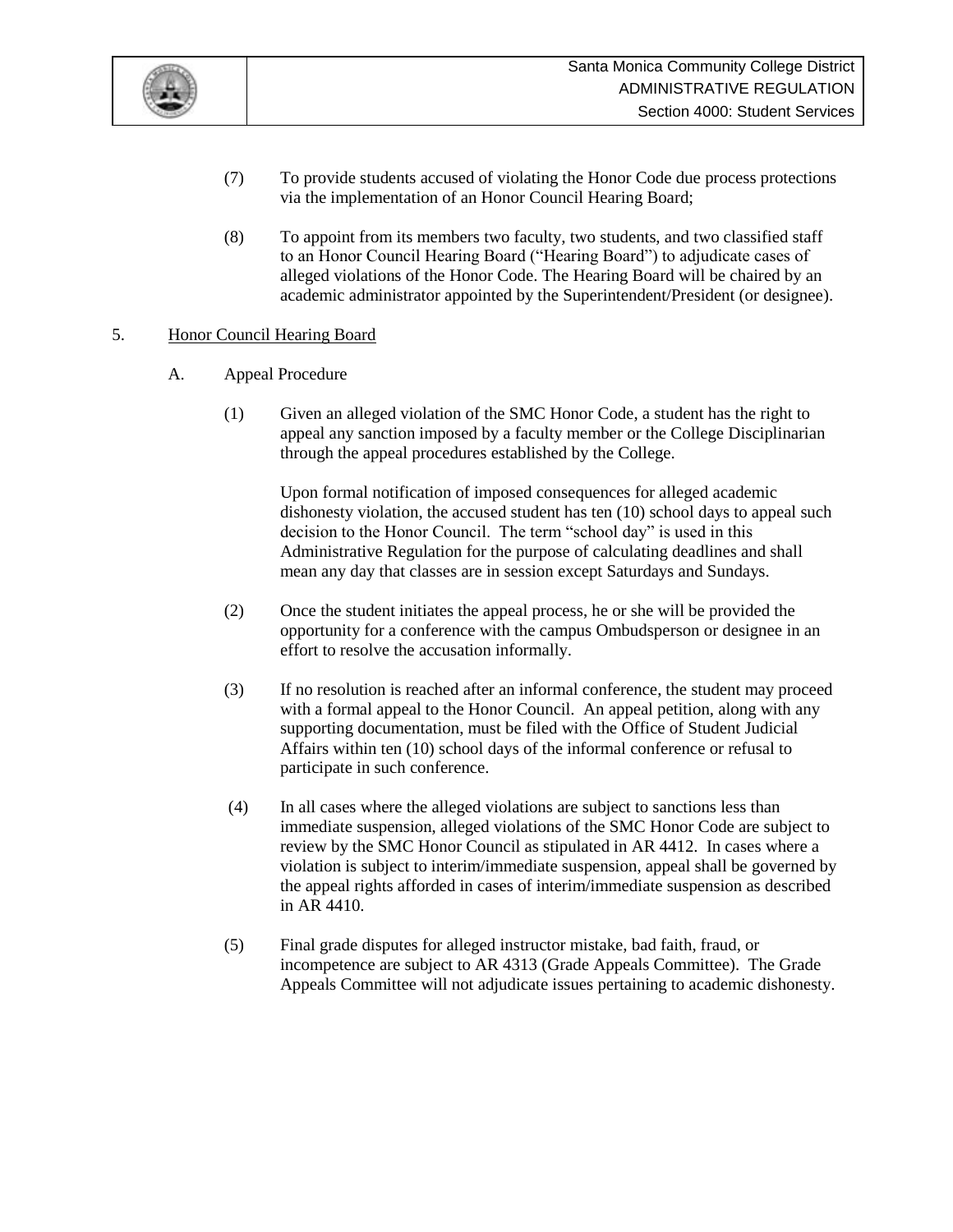

# B. Hearing Boards

- (1) A quorum for a Hearing Board will be established by a minimum of three hearing board members which must include at least two (2) faculty and one (1) student. The Chair may vote in the case of a tie. Members appointed to a hearing panel must notify the Honor Council Chair of potential conflicts of interest and are strongly encouraged to recuse themselves from any such proceedings and deliberations.
- (2) Hearing Board hearings are closed to the public. The student may bring legal counsel or other representatives, however, these individuals may not participate in the proceedings. Counsel participation will terminate the hearing. Students are required to notify the College of counsel/guest(s) presence to these proceedings within 48 hours of the scheduled hearing. Each party will have the right to present written statements, witnesses, if appropriate, and any other forms of evidence. Each party will have the right to question evidence and supportive documents.
- (3) Standard of Proof

The District will instruct the Hearing Board that the District bears the burden of proof by a preponderance of the evidence and that preponderance of the evidence means "more likely to be true than not true."

- (4) Any materials related to the hearing, including electronic recordings of the proceedings, may not be released to the student requesting the appeal or to any other individual or group. In accordance with the Family Education Rights and Privacy Act (FERPA) the student may submit a written request to the College Disciplinarian or designee to inspect and review these materials. The request must be made no less than one week in advance.
- (5) The Hearing Board is empowered with the authority to:
	- a. Affirm or deny the alleged violation.
	- b. Where appropriate, educate the student and/or faculty on issues related to academic integrity.
	- c. Recommend sanctions commensurate with the violations, including, but not limited to: failure in assignment, test, course; reprimand, suspension, or expulsion.
	- d. Reverse instructor-imposed sanctions in the absence of substantive evidence of alleged academic violation. Substantive evidence may include or consist of instructor's account of academic violation.